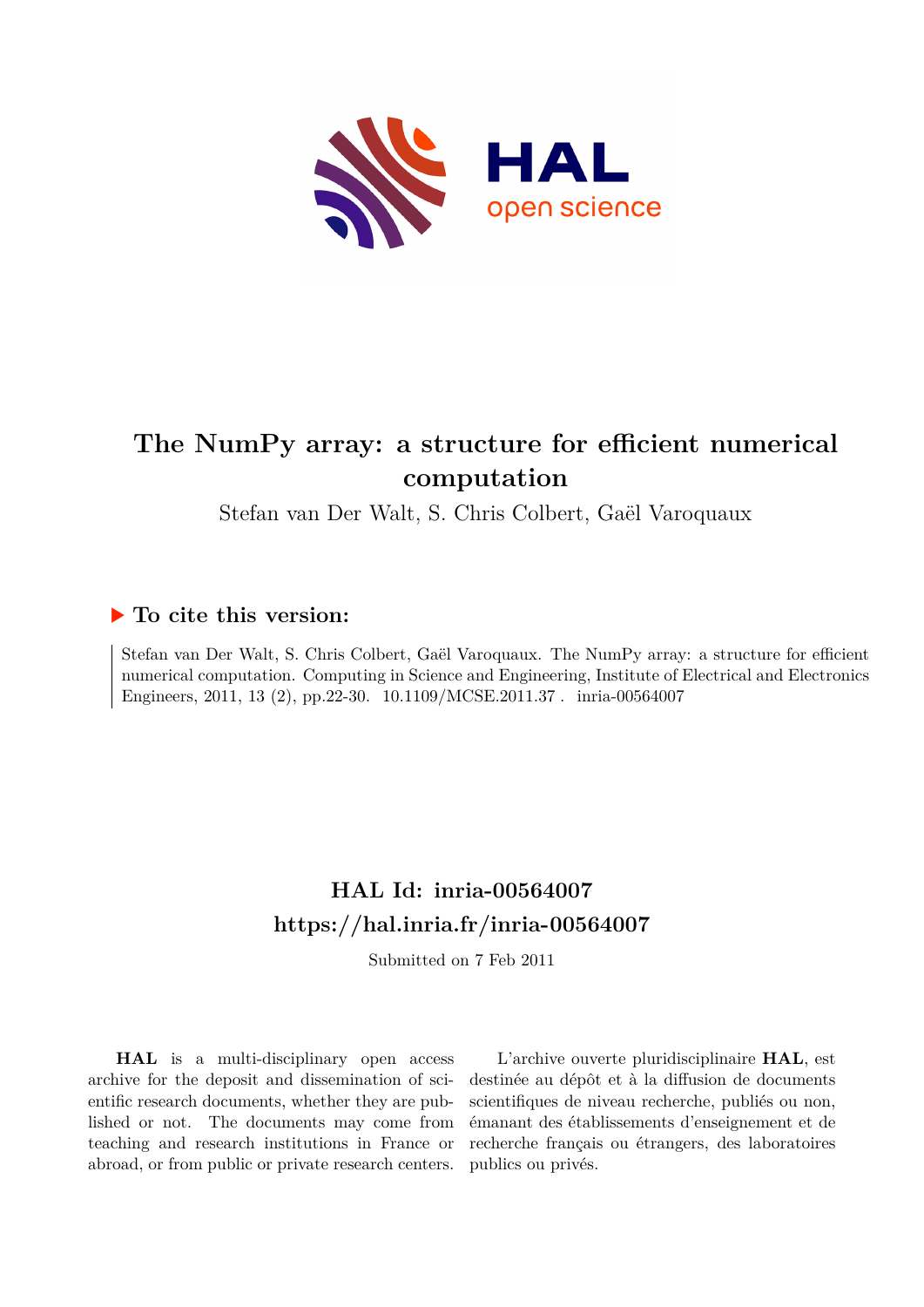# **The NumPy array: a structure for efficient numerical computation**

Stéfan van der Walt. Stellenbosch University South Africa **S. Chris Colbert**, Enthought USA **Gael Varoquaux**, INRIA Saclay France

This article is published in IEEE Computing in Science and Engineering. Please refer to the published version if accessible, as it contains editor's improvements. (c) 2011 IEEE.<sup>∗</sup>

In the Python world, NumPy arrays are the standard representation for numerical data. Here, we show how these arrays enable efficient implementation of numerical computations in a high-level language. Overall, three techniques are applied to improve performance: vectorizing calculations, avoiding copying data in memory, and minimizing operation counts.

We first present the NumPy array structure, then show how to use it for efficient computation, and finally how to share array data with other libraries.

#### **Introduction**

The Python programming language provides a rich set of high-level data structures: lists for enumerating a collection of objects, dictionaries to build hash tables, etc. However, these structures are not ideally suited to high-performance numerical computation.

In the mid-90s, an international team of volunteers started to develop a data-structure for efficient array computation. This structure evolved into what is now known as the N-dimensional NumPy array.

The NumPy package, which comprises the NumPy array as well as a set of accompanying mathematical functions, has found wide-spread adoption in academia, national laboratories, and industry, with applications ranging from gaming to space exploration.

A NumPy array is a multidimensional, uniform collection of elements. An array is characterized by the type of elements it contains and by its shape. For example, a matrix may be represented as an array of shape  $(M \times N)$  that contains numbers, e.g., floating point or complex numbers. Unlike matrices, NumPy arrays can have any dimensionality. Furthermore, they may contain other kinds of elements (or even combinations of elements), such as booleans or dates.

Underneath the hood, a NumPy array is really just a convenient way of describing one or more blocks of computer memory, so that the numbers represented may be easily manipulated.

#### **Basic usage**

Throughout the code examples in the article, we assume that NumPy is imported as follows: import numpy as np

Code snippets are shown as they appear inside an [\[IPython\]](#page-8-0) prompt, such as this:

```
In [3]: np.__version__
Out [3]: '1.4.1'
```
Elements contained in an array can be indexed using the [] operator. In addition, parts of an array may be retrieved using standard Python slicing of the form start:stop:step. For instance, the first two rows of an array x are given by  $x$ [:2, :] or columns 1 through 3 by  $x$ [:, 1:4]. Similarly, every second row is given by  $x$ [::2, :]. Note that Python uses zero-based indexing.

<sup>∗</sup>Personal use of this material is permitted. Permission from IEEE must be obtained for all other users, including reprinting/ republishing this material for advertising or promotional purposes, creating new collective works for resale or redistribution to servers or lists, or reuse of any copyrighted components of this work in other works.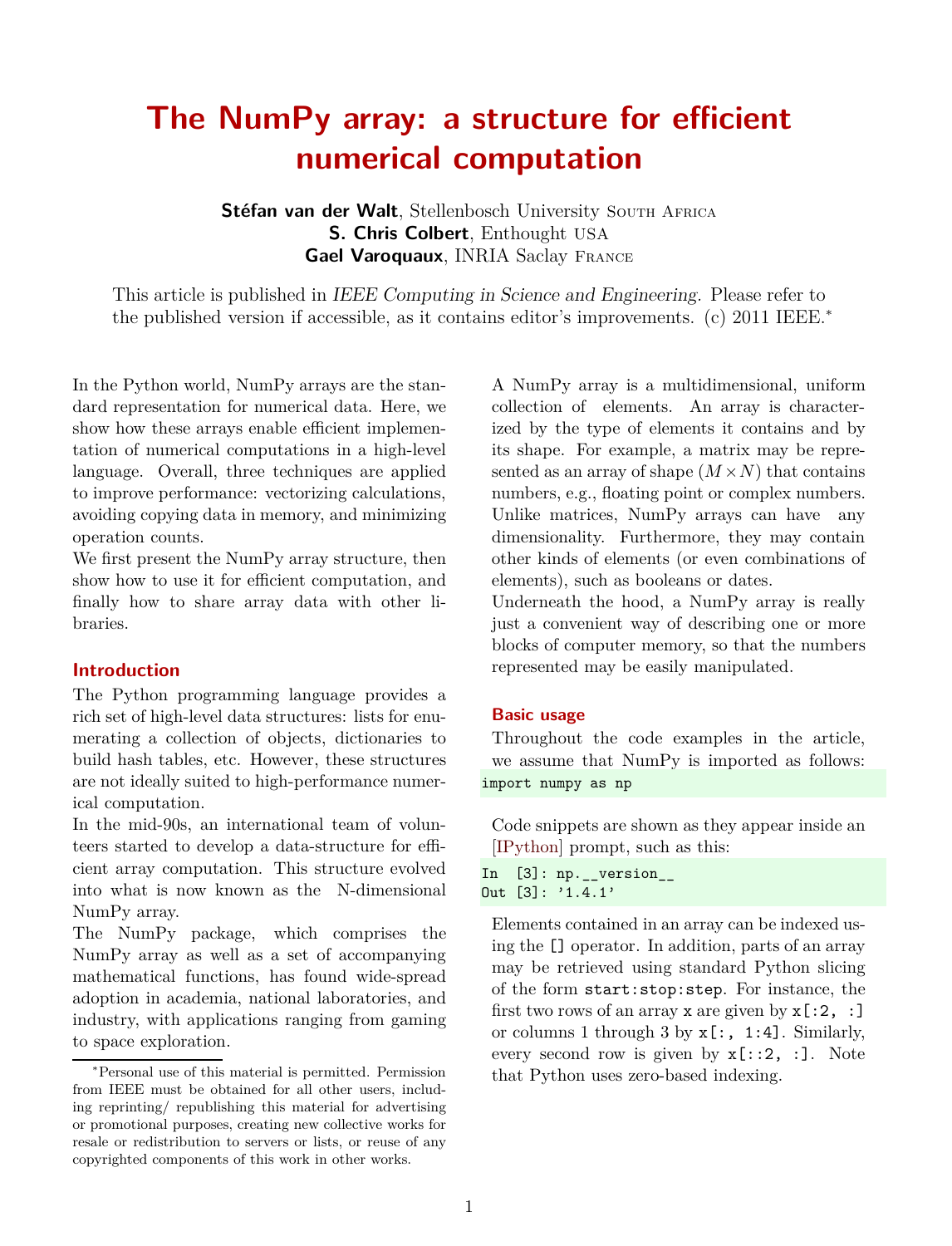# **The structure of a NumPy array: a view on memory**

A NumPy array (also called an "ndarray", short for N-dimensional array) describes memory, using the following attributes:

- **Data pointer** the memory address of the first byte in the array.
- **Data type description** the kind of elements contained in the array, for example floating point numbers or integers.
- **Shape** the shape of the array, for example  $(10, 10)$ 10) for a ten-by-ten array, or (5, 5, 5) for a block of data describing a mesh grid of x-, yand z-coordinates.
- **Strides** the number of bytes to skip in memory to proceed to the next element. For a (10, 10) array of bytes, for example, the strides may be (10, 1), in other words: proceed one byte to get to the next column and ten bytes to locate the next row.
- **Flags** which define whether we are allowed to modify the array, whether memory layout is  $C$ - or Fortran-contiguous<sup>[1](#page-2-0)</sup>, and so forth.

NumPy's strided memory model deserves particular attention, as it provides a powerful way of viewing the same memory in different ways without copying data. For example, consider the following integer array: # Generate the integers from zero to eight and # re pack them into a 3x3 array

```
In [1]: x = np.arange(9).reshape((3, 3))
```
In [2]: x Out[2]: array([[0, 1, 2], [3, 4, 5], [6, 7, 8]]) In [3]: x.strides Out[3]: (24, 8)

On our 64-bit system, the default integer data-type occupies 64-bits, or 8 bytes, in memory. The strides therefore describe skipping 3 integers in memory to get to the next row and one to get to the next column. We can now generate a view on the same memory where we only examine every second element.

```
In [4]: y = x[::2, ::2]
In [5]: y
Out[5]:
array([[0, 2],
       [6, 8]])
In [6]: y.strides
Out[6]: (48, 16)
```
The arrays x and y point to the same memory (i.e., if we modify the values in y we also modify those in x), but the strides for y have been changed so that only every second element is seen along either axis. y is said to be a view on x:

```
In [7]: y[0, 0] = 100
```
In [8]: x Out[8]: array([[100, 1, 2], [ 3, 4, 5], [ 6, 7, 8]])

Views need not be created using slicing only. By modifying strides, for example, an array can be transposed or reshaped at zero cost (no memory needs to be copied). Moreover, the strides, shape and dtype attributes of an array may be specified manually by the user (provided they are all compatible), enabling a plethora of ways in which to interpret the underlying data. # Transpose the array, using the shorthand "T" In  $[9]$ :  $xT = x.T$ 

```
In [10]: xT
Out[10]:
array([[100, 3, 6],
       [ 1, 4, 7],
       [2, 5, 8]]In [11]: xT.strides
Out[11]: (8, 24)
# Change the shape of the array
In [12]: z = x. reshape((1, 9))In [13]: z
Out[13]: array([[100, 1, 2, 3, 4, 5, 6, 7, 8]])
In [14]: z.strides
Out[14]: (72, 8)
# i.e., for the two-dimensional z, 9 * 8 bytes
# to skip over a row of 9 uint8 elements,
```
# 8 bytes to skip a single element

<span id="page-2-0"></span><sup>&</sup>lt;sup>1</sup>In C, memory is laid out in "row major" order, i.e., rows are stored one after another in memory. In Fortran, columns are stored successively.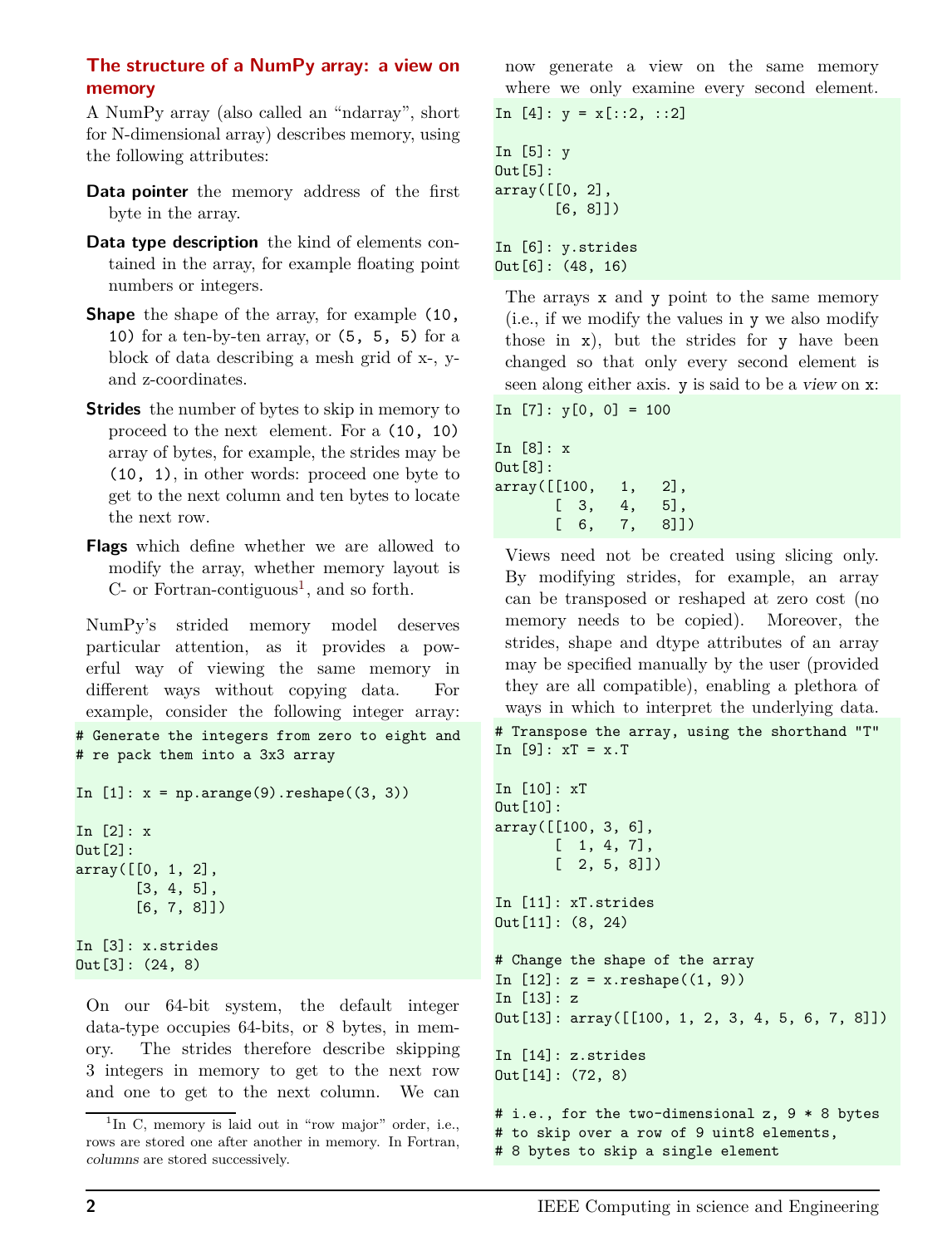```
# View data as bytes in memory rather than
# 64bit integers
In [15]: z.dtype = np.dtype('uint8')
In [16]: z
Out[17]:
array([[100, 0, 0, ...,
        0, 0, 0, 0, 0, 0]], dtype=uint8)
In [18]: z.shape
Out[19]: (1, 72)
In [20]: z.strides
Out[20]: (72, 1)
```
In each of these cases, the resulting array points to the same memory. The difference lies in the way the data is interpreted, based on shape, strides and data-type. Since no data is copied in memory, these operations are extremely efficient.

#### **Numerical operations on arrays: vectorization**

In any scripting language, unjudicious use of forloops may lead to poor performance, particularly in the case where a simple computation is applied to each element of a large data-set.

Grouping these element-wise operations together, a process known as vectorisation, allows NumPy to perform such computations much more rapidly. Suppose we have a vector a and wish to multiply its magnitude by 3. A traditional for-loop approach would look as follows: In  $[21]$ :  $a = [1, 3, 5]$ 

```
In [22]: b = [3*x for x in a]In [23]: b
Out[23]: [3, 9, 15]
```
The vectorized approach applies this operation to all elements of an array:

```
In [24]: a = np.array([1, 3, 5])
In [25]: b = 3 * a
In [26]: b
Out[26]: array([ 3, 9, 15])
```
Vectorized operations in NumPy are implemented in C, resulting in a significant speed improvement. Operations are not restricted to interactions between scalars and arrays. For example, here NumPy performs a fast element-wise subtraction of two arrays:

```
In [27]: b - aOut [27]: array([2, 6, 10])
```
When the shapes of the two arguments are not the same, but share a common shape dimension, the operation is broadcast across the array. In other words, NumPy expands the arrays such that the operation becomes viable:

```
In [28]: m = np.arange(6). reshape((2,3))
```

```
In [29]:m
Out [29]:
array([[0, 1, 2],
       [3, 4, 5]])
In [30]: b + m
Out[30]:
array([[ 3, 10, 17],
       [ 6, 13, 20]])
```
Refer to "Broadcasting Rules" to see when these operations are viable.

To save memory, the broadcasted arrays are never physically constructed; NumPy simply uses the appropriate array elements during computation<sup>[2](#page-3-0)</sup>

# **Broadcasting Rules**

Before broadcasting two arrays, NumPy verifies that all dimensions are suitably matched. Dimensions match when they are equal, or when either is 1 or None. In the latter case, the dimension of the output array is expanded to the larger of the two.

For example, consider arrays x and y with shapes  $(2, 4, 3)$  and  $(4, 1)$  respectively. These arrays are to be combined in a broadcasting operation such as  $z = x + y$ . We match their dimensions as follows:

$$
\begin{array}{cc}\n x & (2, 4, 3) \\
 y & (4, 1) \\
 z & (2, 4, 3)\n\end{array}
$$

Therefore, the dimensions of these arrays are compatible, and yield and output of shape (2, 4, 3).

# **Vectorization and broadcasting examples Evaluating Functions**

Suppose we wish to evaluate a function f over a large set of numbers, x, stored as an array.

<span id="page-3-0"></span><sup>2</sup> Under the hood, this is achieved by using strides of zero.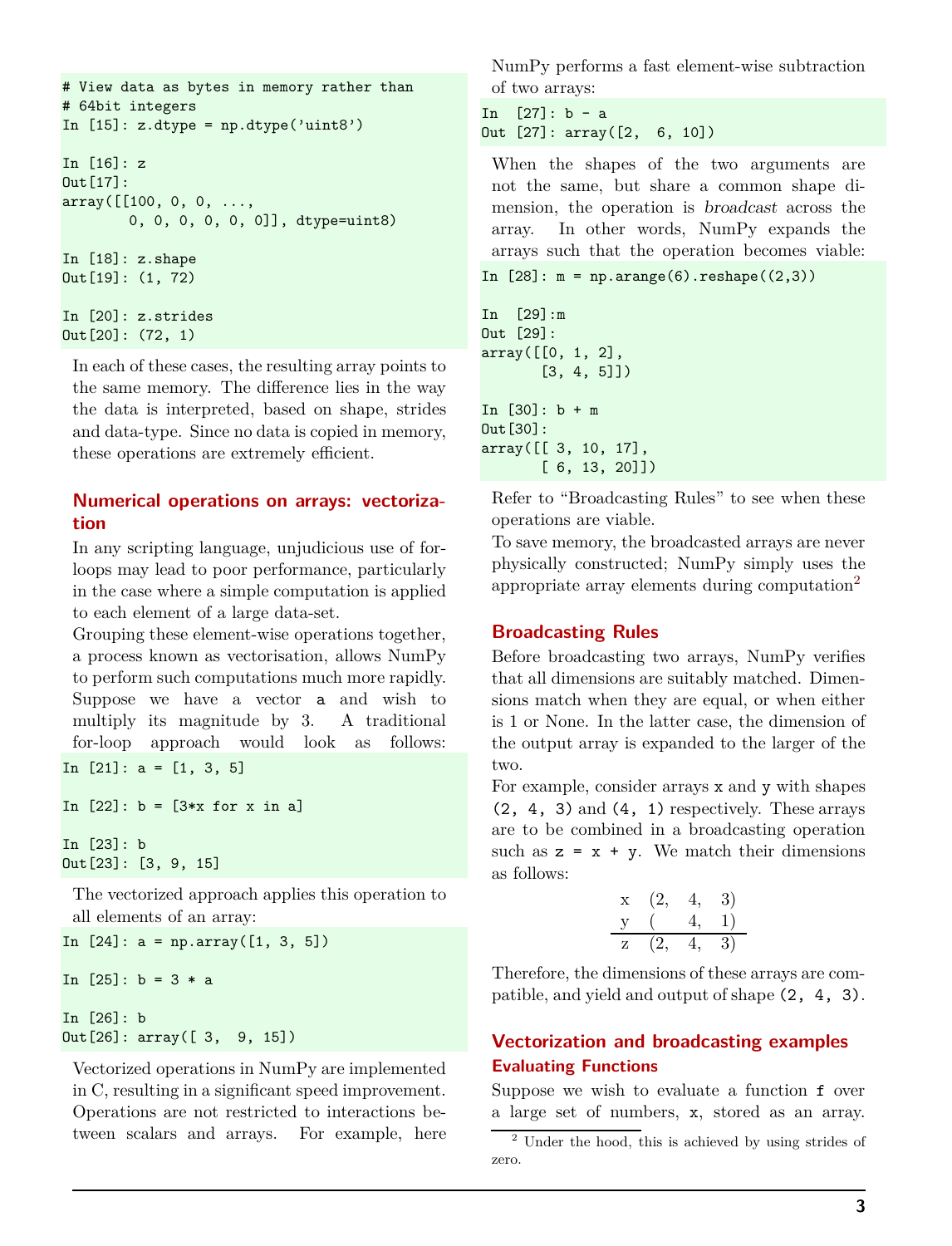Using a for-loop, the result is produced as follows:

```
In [31]: def f(x):
    ...: return x**2 - 3*x + 4...:
In [32]: x = np.arange(1e5)
```

```
In [33]: y = [f(i) for i in x]
```
On our machine, this loop executes in approximately 500 miliseconds. Applying the function f on the NumPy array x engages the fast, vectorized loop, which operates on each element individually:

```
In [34]: y = f(x)In [35]: y
Out[35]:
array([ 4.0000e+0, 2.0000e+0, 2.0000e+0, ...,
       9.9991e+9, 9.9993e+9, 9.9995e+9])
```
The vectorized computation executes in 1 milisecond.

As the length of the input array x grows, however, execution speed decreases due to the construction of large temporary arrays. For example, the operation above roughly translates to

```
a = x**2b = 3*xc = a - bfx = c + 4
```
Most array-based systems do not provide a way to circumvent the creation of these temporaries. With NumPy, the user may choose to perform operations "in-place"—in other words, in such a way that no new memory is allocated and all results are stored in the current array. def  $g(x)$ :

```
# Allocate the output array with x-squared
fx = x**2# In-place operations: no new memory allocated
fx - 3*x
fx += 4return fx
```
Applying g to x takes 600 microseconds; almost twice as fast as the naive vectorization. Note that we did not compute 3\*x in-place, as it would modify the original data in x.

This example illustrates the ease with which NumPy handles vectorized array operations, without relinquishing control over performancecritical aspects such as memory allocation.

Note that performance may be boosted even fur-

ther by using tools such as [\[Cython\]](#page-8-1), [\[Theano\]](#page-8-2) or [\[numexpr\]](#page-8-3), which lessen the load on the memory bus. Cython, a Python to C compiler discussed later in this issue, is especially useful in cases where code cannot be vectorized easily.

### **Finite Differencing**

The derivative on a discrete sequence is often computed using finite differencing. Slicing makes this operation trivial.

Suppose we have an  $n + 1$  length vector and perform a forward divided difference.

```
In [36]: x = np.arange(0, 10, 2)
```

```
In [37]: x
Out[37]: array([ 0, 2, 4, 6, 8])
In [38]: y = x**2In [39]: y
Out[39]: array([ 0, 4, 16, 36, 64])
In [40]: dy_dx = (y[1:] - y[-1])/(x[1:] - x[-1]))In [41]: dy dx
Out[41]: array([ 2, 6, 10, 14, 18])
```
In this example,  $y[1:]$  takes a slice of the y array starting at index 1 and continuing to the end of the array.  $y$ [:-1] takes a slice which starts at index 0 and continues to one index short of the end of the array. Thus  $y[1:] - y[-1]$  has the effect of subtracting, from each element in the array, the element directly preceding it. Performing the same differencing on the x array and dividing the two resulting arrays yields the forward divided difference.

If we assume that the vectors are length  $n +$ 2, then calculating the central divided difference is simply a matter of modifying the slices:

In  $[42]$ : dy\_dx\_c =  $(y[2:] - y[-2])/(x[2:] - x[-2])$ 

In [43]: dy\_dx\_c Out[43]: array([ 4, 8, 12, 16])

In Pure Python, these operation would be written using a for loop. For x containing 1000 elements, the NumPy implementation is 100 times faster.

# **Creating a grid using broadcasting**

Suppose we want to produce a three-dimensional grid of distances  $R_{ijk} = \sqrt{i^2 + j^2 + k^2}$ with  $i = -100...99$ ,  $j = -100...99$ , and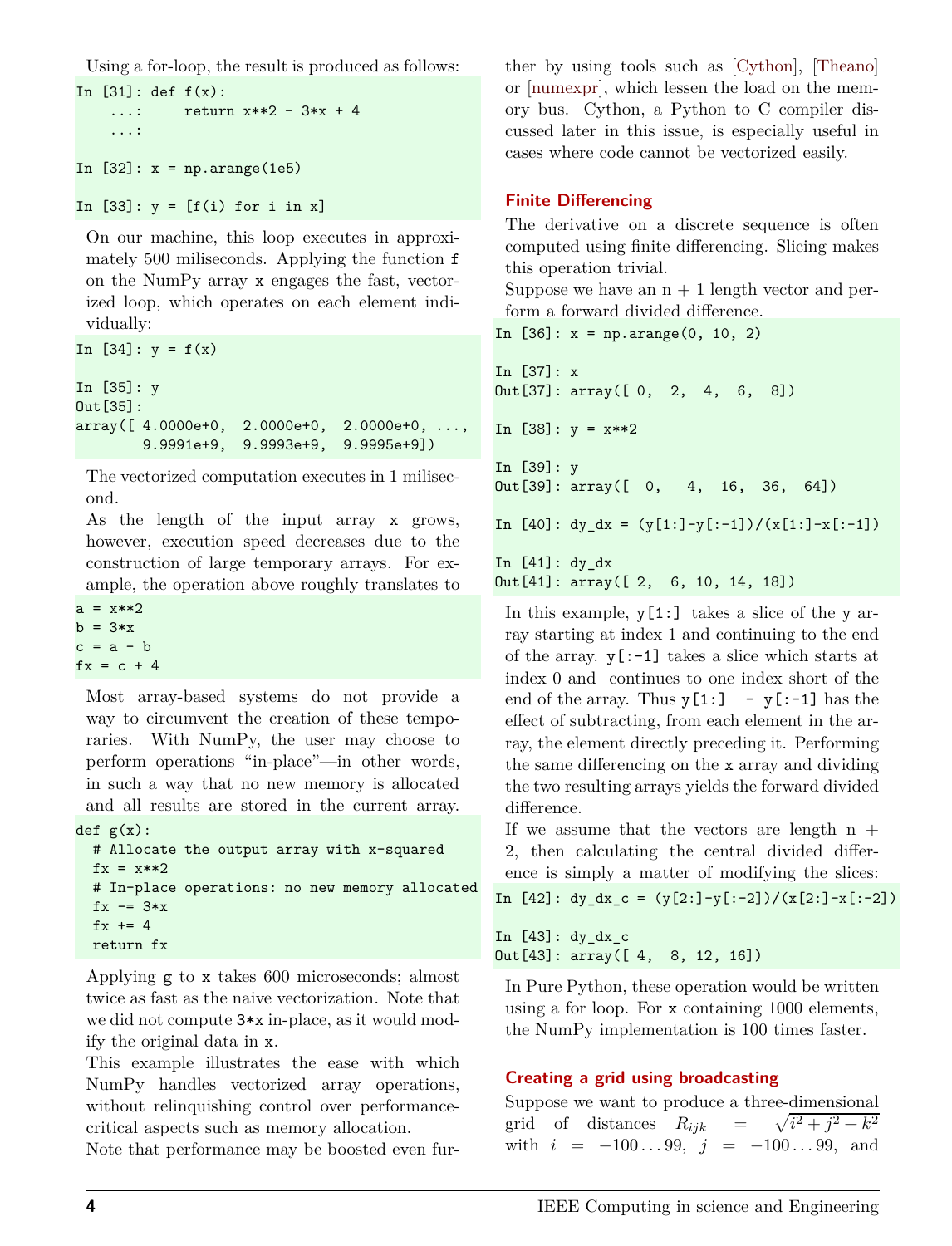

**Figure 1: Computing dense grid values without and with broadcasting. Note how, with broadcasting, much less memory is used.**

 $k = -100...99$ . In most vectorized programming languages, this would require forming three intermediate  $200 \times 200$  arrays, *i*, *j*, and *k* as in:

```
In [44]: i, j, k = np.mgrid[-100:100, -100:100,
    \ldots: -100:100]
```

```
In [45]: print i.shape, j.shape, k.shape
(200, 200, 200) (200, 200, 200) (200, 200, 200)
```

```
In [46]: R = np.sqrt(i**2 + j**2 + k**2)
```

```
In [47]: R.shape
Out[47]: (200, 200, 200)
```
Note the use of the special mgrid object, which produces a meshgrid when sliced.

In this case we have allocated 4 named arrays, i, j, k, R and an additional 5 temporary arrays over the course of the operation. Each of these arrays contains roughly 64MB of data resulting in a total memory allocation of ˜576MB. In total, 48 million operations are performed: 200<sup>3</sup> to square each array and 200<sup>3</sup> per addition.

In a non-vectorized language, no temporary arrays need to be allocated when the output values are calculated in a nested for-loop, e.g. (in C):

```
int R[200][200][200];
int i, j, k;
```
for  $(i = -100; i < 100; i++)$ for  $(j = -100; j < 100; j++)$ for  $(k = -100; k < 100; k++)$  $R[i][j][k] = sqrt(i*i + j*j + k*k);$ 

We can achieve a similar effect using NumPy's broadcasting facilities. Instead of constructing large temporary arrays, we instruct NumPy to combine three one-dimensional vectors (a rowvector, a column-vector and a depth-vector) to form the three-dimensional result. Broadcasting does not require large intermediate arrays.

First, construct the three coordinate vectors (i for the x-axis, j for the y-axis and k for the z-axis):

```
# Construct the row vector: from -100 to +100
i = np.arange(-100, 100).reshape(200, 1, 1)
```

```
# Construct the column vector
j = np.reshape(i, (1, 200, 1))
```

```
# Construct the depth vector
k = np.reshape(i, (1, 1, 200))
```
NumPy also provides a short-hand for the above construction, namely

i, j,  $k = np.ogrid[-100:100, -100:100, -100:100]$ 

Note how the arrays contain the same number of elements, but that they have different orientations. We now let NumPy broadcast i, j and k to form the three-dimensional result, as shown in Fig. 1.:

In  $[48]$ : R = np.sqrt(i\*\*2 + j\*\*2 + k\*\*2)

In [49]: R.shape Out[49]: (200, 200, 200)

Here, the total memory allocation is only 128MB: 4 named arrays totalling  $\degree$ 64Mb (1.6KB  $*$  3 + 64MB) and 5 temporary arrays of ˜64MB (1.6KB  $*$  3 + 320KB + 64MB). A total of approximately 16 million operations are performed: 200 to square each array,  $200^2$  for the first addition, and 200<sup>3</sup> each for the second addition as well as for the square root.

When using naive vectorization, calculating R requires 410ms to compute. Broadcasting reduces this time to 182ms–a factor 2 speed-up along with a significant reduction in memory use.

#### **Computer Vision**

Consider an  $n \times 3$  array of three dimensional points and a  $3 \times 3$  camera matrix:

```
points = np.random.random((100000, 3))\text{camera} = \text{np.array}([\text{[500.}, 0., 320.],[ 0., 500., 240.],
                    [0., 0., 1.]
```
Often, we want to transform the 3D coordinates into their 2D pixel locations on the image, as viewed by the camera. This operation involves taking the matrix dot product of each point with the camera matrix, and then dividing the resulting vector by its third component. With NumPy, it is written as: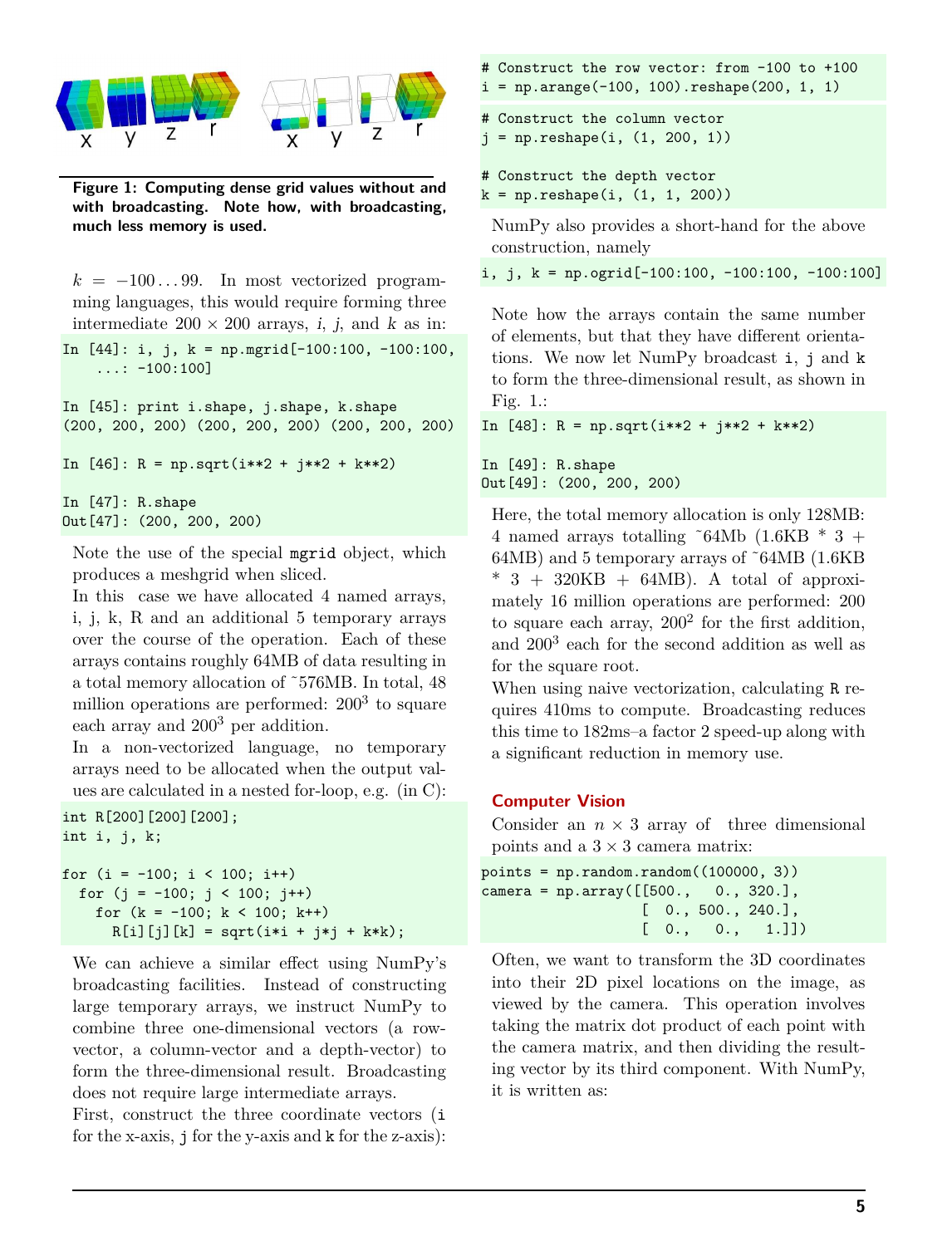# Perform the matrix product on the coordinates vecs = camera.dot(points.T).T

#### # Divide resulting coordinates by their z-value pixel\_coords = vecs/vecs[:, 2, np.newaxis]

The dot function<sup>[3](#page-6-0)</sup> implements the matrix product, in contrast to the element-wise product \*. It can be applied to one- or two-dimensional arrays. This code executes in 9 miliseconds–a 70x speedup over a Python for-loop version.

Aside from the optimized NumPy dot product, we make use of NumPy's array operations with element-by-element division and the broadcasting machinery. The code new vecs / new vecs[:, 2, np.newaxis] divides each column of new vecs by its third column (in other words, each row is divided by its third element). The np.newaxis index is used to change new vecs[:, 2] into a column-vector so that broadcasting may take place.

The above examples show how vectorization provides a powerful and efficient means of operating on large arrays, without compromising clear and concise code or relinquishing control over aspects such as memory allocation.

It should be noted that vectorization and broadcasting is no panacea; for example, when repeated operations take place on very large chunks of memory, it may be better to use an outer for-loop combined with a vectorised inner loop to make optimal use of the system cache.

# **Sharing data**

As shown above, performance is often improved by preventing repeated copying of data in memory. In this section, we show how NumPy may make use of foreign memory–in other words, memory that is not allocated or controlled by NumPy– without copying data.

#### **Efficient I/O with memory mapping**

An array stored on disk may be addressed directly without copying it to memory in its entirety. This technique, known as memory mapping, is useful for addressing only a small portion of a very large array. NumPy supports

memory mapped arrays with the same interface as any other NumPy array. First, let us construct such an array and fill it with some data:

```
In [50]: a = np . \text{memmap}('/\text{tmp/myarray. \text{memmap}'),...: mode='write', shape=(300, 300),
    ...: dtype=np.int)
# Pretend "a" is a one-dimensional, 300*300
# array and assign values into it
In [51]: a.flat = np.arange(300* 300)
In [52]: a
Out[52]:
memmap([[ 0, 1, ..., 298, 299],
        [ 300, 301, ..., 598, 599],
        [ 600, 601, ..., 898, 899],
        ...,
        [89100, 89101, ..., 89398, 89399],
        [89400, 89401, ..., 89698, 89699],
        [89700, 89701, ..., 89998, 89999]])
```
When the "flush" method is called, its data is written to disk:

In [53]: a.flush()

In [56]: b.flush()

The array can now be loaded and parts of it manipulated; calling "flush" writes the altered data back to disk:

```
# Load the memory mapped array
In [54]: b = np . \text{memmap}('/\text{tmp/myarray. \text{memmap}'),...: mode='r+', shape=(300, 300),
    ...: dtype=np.int)
# Perform some operation on the elements of b
In [55]: b[100, :] *= 2
# Store the modifications to disk
```
#### **The** array interface **for foreign blocks of memory**

Often, NumPy arrays have to be created from memory constructed and populated by foreign code, e.g., a result produced by an external C++ or Fortran library.

To facilitate such exchanges without copying the already allocated memory, NumPy defines an **array interface** that specifies how a given object exposes a block of memory. NumPy knows how to view any object with a valid \_array\_interface\_ dictionary attribute as an array. Its most important values are data (address of the data in memory), shape and typestr (the kind of elements stored).

<span id="page-6-0"></span><sup>3</sup> The dot function leverages accelerated BLAS implementations, if available.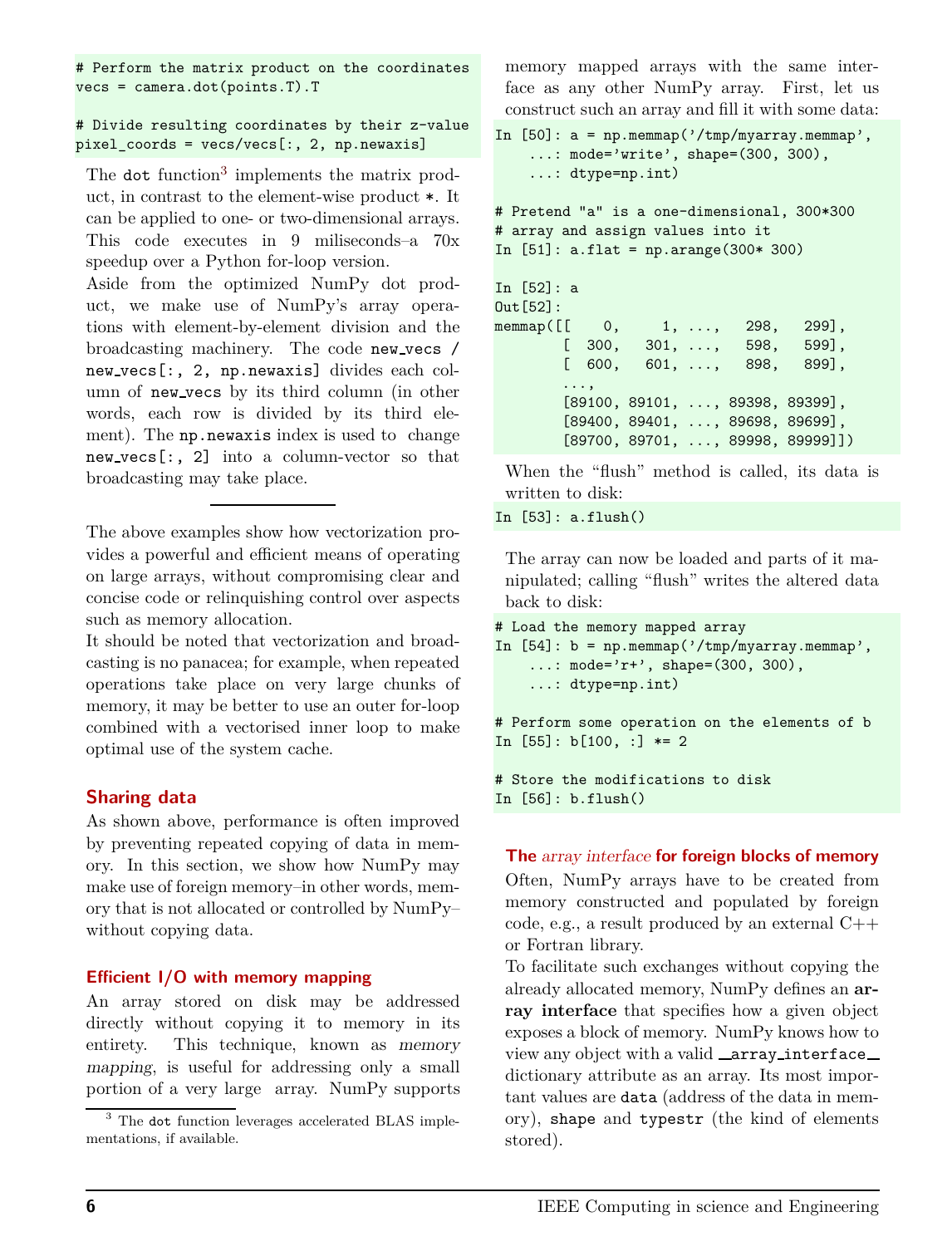The following example defines a MutableString class that allocates a string s. The MutableString represents a foreign block of memory, now made made available to NumPy by defining the \_array\_interface\_dictionary.

Note the use of the ctypes library, which allows Python to execute code directly from dynamic C libraries. In this instance, we use its utility function, create string buffer, to allocate a string in memory and addressof to establish its position in memory.

```
import ctypes
```

```
class MutableString(object):
  def __init__(self, s):# Allocate string memory
    self._s = ctypes.create_string_buffer(s)
    self._{array\_array\_interface\_ = \{}# Shape of the array
      'shape': (len(s),),# Address of data,
     # the memory is not read-only
      'data': (ctypes.addressof(self._s), False),
     # Stores 1-byte unsigned integers.
     # "|" indicates that Endianess is
     # irrelevant for this data-type.
     'typestr': '|u1',
     }
  def_{}}_"Convert to a string for printing."
```
return str(buffer(self.\_s)) The above class is instantiated, after which NumPy is asked to interpret it as an array, which is possible because of its \_array\_interface\_at-

```
tribute.
# Create an instance of our mutable string class
In [57]: m = MutableString('abcde')
# View the character byte values as an array
In [58]: am = np.asarray(m)
In [59]: am
Out[59]: array([ 97, 98, 99, 100, 101],
dtype=uint8)
# Modify the values of the array
In [60]: am += 2In [61]: am
Out[61]: array([ 99, 100, 101, 102, 103],
 dtype=uint8)
```
# Since the underlying memory was updated, # the string now has a different value. In [62]: print m cdefg

This example illustrates how NumPy is able to interpret any block of memory, as long as the necessary information is provided via an \_array\_interface\_dictionary.

### **Structured data-types to expose complex data**

NumPy arrays are homogeneous, in other words, each element of the array has the same data-type. Traditionally, we think of the fundamental datatypes: integers, floats, etc. However, NumPy arrays may also store compound elements, such as the combination  $(1, 0.5)$  – an array and a float. Arrays that store such compound elements are known as structured arrays.

Imagine an experiment in which measurements of the following fields are recorded:

- Timestamp in nanoseconds (a 64-bit unsigned integer)
- Position (x- and y-coordinates, stored as floating point numbers)

We can describe these fields using a single datatype:

```
In [63]: dt = np.dtype([('time', np.unit64),...: ('pos', [('x', float),...: ('y', float)]
```
An array of measurements can then be constructed using this data-type as

```
In [64]: x = np.array([1, (0, 0.5)),\ldots: (2, (0, 10.3)),
   \ldots: (3, (5.5, 1.1))],
   ...: dtype=dt)
```
The individual fields of such a structured array can be queried:

```
# Display all time-stamps
In [65]: x['time']
Out[65]: array([1, 2, 3], dtype=uint64)
# Display x-coordinates for all timestamps >= 2
In [66]: times = (x['time'] > = 2)
```

```
In [67]: print times
[False True True]
```

```
In [68]: x[times]['pos']['x']
Out[68]: array([ 0. , 5.5])
```